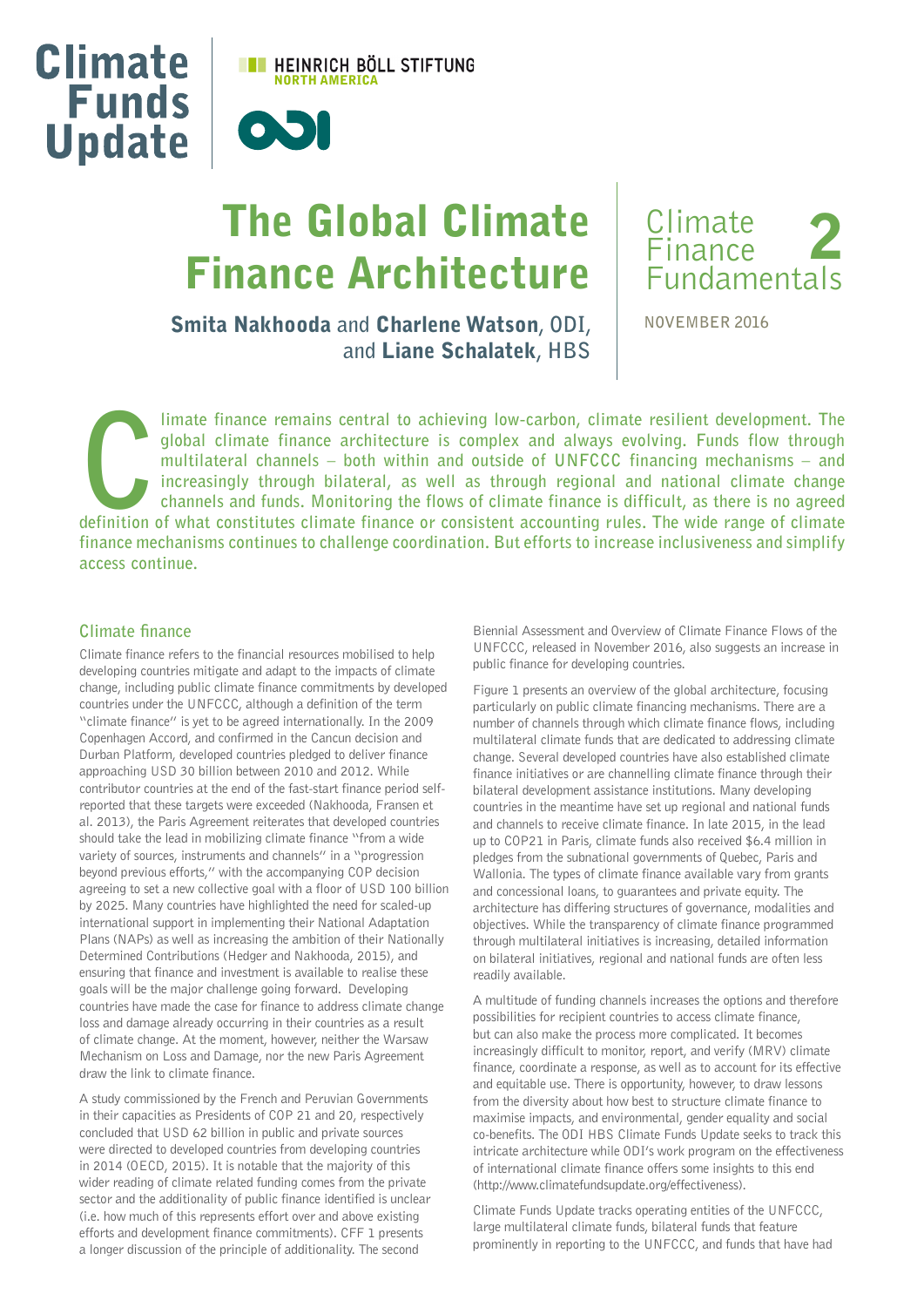a significant demonstration role. It does not track all climate funds or all channels of climate finance, due to limits to available information as well as resource limitations.

## **Multilateral channels for climate finance**

Multilateral climate finance initiatives often break from contributor country-dominated governance structures, typical in development finance institutions. This gives developing country governments greater voice and representation in decision-making. Steps to increase inclusion and accountability in multilateral fund governance have been taken, including by creating a role for non-governmental stakeholders as observers to fund meetings, with varying degrees of active participation opportunities.

Established in 1991, the **Global Environment Facility (GEF)** is an operating entity of the financial mechanism of the UNFCCC with a long track record in environmental funding. Resources are allocated according to the impact of dollars spent on environmental outcomes, but ensuring all developing countries have a share of the funding. Under the GEF fifth replenishment (2011 – 2014), 40 donor countries pledged USD 1,350 million to the climate change focal area. GEF 5 has approved a total of USD 909 million for 251 projects, of which USD 494 million has been disbursed. 30 donor countries pledged USD 3.72 billion over all focal areas to the sixth replenishment of the GEF (2014-2018). USD 1101 million will support the climate change focal area, but GEF 6 is increasingly focused on programming that targets multiple focal areas including climate change, in thematic areas such as sustainable cities and land use and forests.

The GEF also administers the **Least Developed Countries Fund (LDCF)** and the **Special Climate Change Fund (SCCF)** under the guidance of the UNFCCC Conference of Parties (COP). These funds support national adaptation plan development and their implementation, although largely through smaller scale projects (with a country ceiling for funding of USD 20 million). The LDCF has approved USD 981 million and the SCCF has approved USD 302 million since their inception in 2002 across over 100 countries.

Also formally linked to the UNFCCC, the **Adaptation Fund (AF)** is financed through a 2% levy on the sale of emission credits from the Clean Development Mechanism of the Kyoto Protocol. In the past years, it has had to rely increasingly on developed country grant contributions. Operational since 2009, the total capitalisation (which includes developed countries' commitments) is USD 569 million and has financed a total of 54 projects for USD 349 million. The AF pioneered direct access to finance for developing countries through National Implementing Entities that are able to meet agreed fiduciary standards, as opposed to working solely through UN agencies or Multilateral Development Banks (MDBs) as multilateral implementing agencies.

The **Green Climate Fund (GCF)** of the UNFCCC was agreed at the Durban COP and became fully operational with its first projects approved at the end of 2015. It is expected to become the primary channel through which international public climate finance will flow over time and is intended to fund the paradigm shift toward climateresilient and low-carbon development in developing countries with a country-driven approach, and a commitment to a 50:50 balanced allocation of finance to adaptation and mitigation. The initial resource mobilisation process for the GCF raised USD 10.3 billion. Developing countries can access the GCF both through MDBs, international commercial banks and UN agencies, as well as directly through accredited National, Regional and Sub-National Implementing Entities. By November 2016, the implementing partner network of the GCF has grown to 33 Accredited Entities and, the GCF had approved a total of 54 projects for USD 1174 million. CFF 11 discusses the GCF in more detail.

At COP 16, the S**tanding Committee on Finance** was established under the UNFCCC to assist the COP in meeting objectives of the Financial Mechanism of the Convention. The Standing Committee

on Finance<sup>1</sup> has been tasked with, among other things, preparing a biennial assessment of climate finance flows, the second of which considering flows from 2013-2014 has recently been published (UNFCCC, 2016).

A substantial volume of climate finance has been channelled through institutions that are not directly under the guidance of the UNFCCC COP

The **Climate Investment Funds (CIFs)** established in 2008 are administered by the World Bank, but operate in partnership with regional development banks including: the African Development Bank (AfDB), the Asian Development Bank (ADB), the European Bank for Reconstruction and Development (EBRD), and the Inter-American Development Bank (IDB). The CIFs finance programmatic interventions in selected developing countries, with the objective of improving understanding of how public finance is best deployed at scale to assist transformation of development trajectories. The CIFs have a total pledge of USD 8.14 billion. They include a **Clean Technology Fund** with USD 5.47 billion, and a **Strategic Climate Fund**, composed of the **Pilot Program for Climate Resilience (PPCR)**  with 1.12 billion, the F**orest Investment Program (FIP)** with 0.74 billion, and the **Scaling-Up Renewable Energy Program for Low Income Countries (SREP)** with 0.74 billion. While the CIFs had a sunset clause that would come into effect when a global architecture was in place, commonly understood to be the operationalisation of the Green Climate Fund (GCF), it was decided in 2016 that its operations would be extended through 2019 at which point options to sunset would be revisited.

**Multilateral Development Banks (MDBs)** play a prominent role in delivering multilateral climate finance. Many have incorporated climate change considerations into their core lending and operations, and most MDBs now also administer climate finance initiatives with a regional or thematic scope. The World Bank's carbon finance unit has established the F**orest Carbon Partnership Facility (FCPF)** to explore how carbon market revenues could be harnessed to reduce emissions from deforestation and forest degradation, forest conservation, sustainable forest management and the enhancement of forest carbon stocks (REDD+). It also manages the **Partnership for Market Readiness**, aimed at helping developing countries establish market based mechanisms to respond to climate change and the **BioCarbon Fund**, which is a public-private partnership that mobilises finance for sequestration or conservation of carbon in the land use sector. The European Investment Bank administers the EU Global Energy Efficiency and Renewable Energy Fund (GEEREF). The African Development Bank also finances enhanced climate finance readiness in African countries through the German and Italian funded **Africa Climate Change Fund (ACCF)**, whose first projects were approved in 2015.

Both MDBs and UN Agencies act as implementing entities for the GEF, SCCF, LDCF, and the AF. UN agencies commonly take on the role of administrator and/or intermediary of climate finance. The UN-REDD Programme, made operational in 2008, brings together UNDP, UNEP, and the FAO to support REDD+ activities, with the governance structure giving representatives of civil society and Indigenous People's organisations a formal voice. The International Fund for Agriculture and Development administers the Adaptation for Smallholder Agriculture Programme (ASAP) that supports smallholder farmers in scaling up climate change adaptation in rural development programmes.

# **Bilateral channels for climate finance**

A significant share of public climate finance is spent bilaterally, administered largely through existing development agencies. There is limited transparency and consistency in reporting of some bilateral finance for climate change, however, with countries self-classifying and self-reporting climate-relevant financial flows without a common reporting format, or independent verification. The Climate and Policy Initiative estimated that USD 12-19 billion was directed through governments, ministries and bilateral agencies in 2014 in addition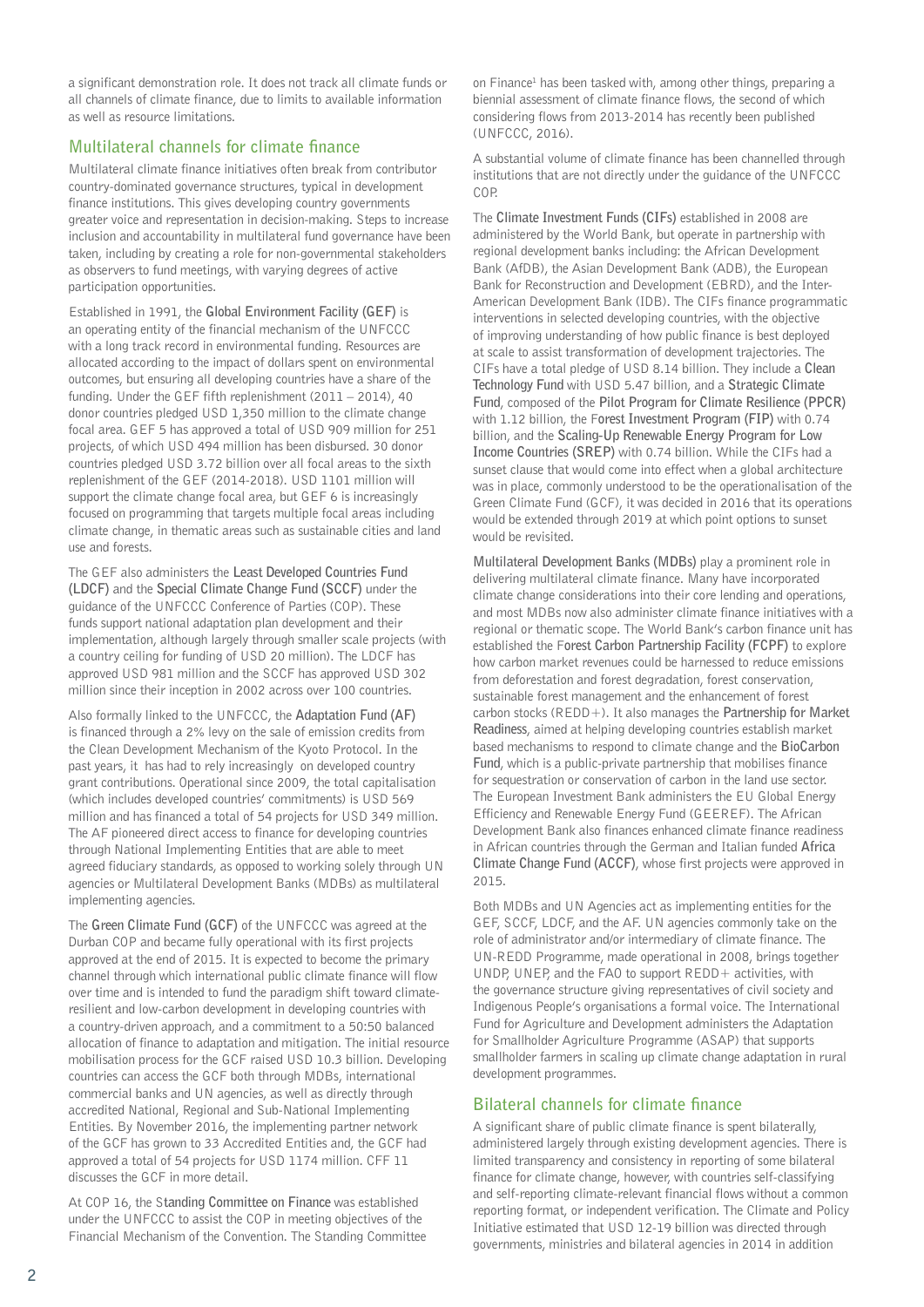

| <b>Implementing Agencies and Institutions</b> |                                                          | <b>Multilateral Funds and Initiatives</b> |                                                                                                        |
|-----------------------------------------------|----------------------------------------------------------|-------------------------------------------|--------------------------------------------------------------------------------------------------------|
| AfDB                                          | African Development Bank                                 | AF                                        | Adaptation Fund (GEF acts as secretariat and WB as trustee)                                            |
| <b>AFD</b>                                    | French Development Agency                                | <b>ACCF</b>                               | Africa Climate Change Fund                                                                             |
| ADB                                           | Asian Development Bank                                   | <b>ASAP</b>                               | Adaptation for Smallholder Agriculture Programme                                                       |
| <b>BMZ</b>                                    | Federal Ministry of Economic Cooperation and Development | <b>CBFF</b>                               | Congo Basin Forest Fund (hosted by AfDB)                                                               |
| <b>CIDA</b>                                   | Canadian International Development Agency                | <b>CDM</b>                                | Clean Development Mechanism (implemented under the Kyoto Protocol)                                     |
| <b>DECC</b>                                   | Department of Energy and Climate Change                  | CIF                                       | Climate Investment Funds (implemented through WB, ADB, AfDB, EBRD, and IADB)                           |
| <b>DEFRA</b>                                  | Department for Environment, Food and Rural Affairs       | <b>CTF</b>                                | Clean Technology Fund (implemented through WB, ADB, AfDB, EBRD, and IADB)                              |
| <b>DFAT</b>                                   | Department of Foreign Affairs and Trade (Australia)      | <b>FCPF</b>                               | Forest Carbon Partnership Facility                                                                     |
| <b>DFID</b>                                   | Department for International Development                 | <b>FIP</b>                                | Forest Investment Program (implemented through WB, ADB, AfDB, EBRD, and IADB)                          |
| <b>EBRD</b>                                   | European Bank for Reconstruction and Development         | <b>GCCA</b>                               | Global Climate Change Alliance                                                                         |
| <b>EIB</b>                                    | European Investment Bank                                 | GCF                                       | Green Climate Fund                                                                                     |
| $Ex-Im$                                       | Export-Import Bank of the United States                  | <b>GEF</b>                                | <b>Global Environment Facility</b>                                                                     |
| FA0                                           | Food and Agriculture Organisation                        | <b>GEEREF</b>                             | Global Energy Efficiency and Renewable Energy Fund (hosted by EIB)                                     |
| FFEM                                          | French Global Environment Facility                       | JI                                        | Joint Implementation (implemented under the Kyoto Protocol)                                            |
| GIZ                                           | German Technical Cooperation                             | LDCF                                      | Least Developed Countries Fund (hosted by the GEF)                                                     |
| <b>IADB</b>                                   | Inter American Development Bank                          | <b>PMR</b>                                | Partnership for Market Readiness                                                                       |
| <b>IFAD</b>                                   | International Fund for Agricultural Development          | PPCR                                      | Pilot Program on Climate Resilience (implemented through World Bank, ADB, AfDB, EBRD, and IADB)        |
| <b>JBIC</b>                                   | Japan Bank of International Cooperation                  | <b>SCCF</b>                               | Special Climate Change Fund (hosted by the GEF)                                                        |
| <b>JICA</b>                                   | Japan International Cooperation Agency                   | <b>SCF</b>                                | Strategic Climate Fund (implemented through WB, ADB, AfDB, EBRD, and IADB)                             |
| <b>KfW</b>                                    | German Development Bank                                  | SREP                                      | Scaling Up Renewable Energy Program (implemented through WB, ADB, AfDB, EBRD, and IADB)                |
| <b>MIES</b>                                   | Inter-ministerial Taskforce on Climate Change            | UNREDD                                    | United Nations Collaborative Programme on Reducing Emissions from Deforestation and Forest Degradation |
| <b>MOFA</b>                                   | Ministry of Foreign Affairs                              |                                           |                                                                                                        |
| <b>NORAD</b>                                  | Norwegian Agency for Development Cooperation             | <b>Bilateral Funds and Initiatives</b>    |                                                                                                        |
| <b>ODIN</b>                                   | Ministry of Foreign Affairs                              | GCCI                                      | Global Climate Change Initiative (US)                                                                  |
| OPIC                                          | Overseas Private Investment Corporation                  | <b>GCPF</b>                               | Global Climate Partnership Fund (Germany, UK and Denmark)                                              |
| <b>UNDP</b>                                   | United Nations Development Programme                     | <b>ICF</b>                                | International Climate Fund (UK)                                                                        |
| UNEP                                          | United Nations Environment Programme                     | <b>ICFI</b>                               | International Climate Forest Initiative (Norway)                                                       |
| <b>USAID</b>                                  | US Agency for International Development                  | ICI                                       | International Climate Initiative (Germany)                                                             |
| <b>WB</b>                                     | <b>World Bank</b>                                        | <b>NAMA</b> facility                      | Nationally Appropriate Mitigation Action facility (UK and Germany)                                     |
|                                               |                                                          | <b>REM</b>                                | REDD Early Movers (Germany and UK)                                                                     |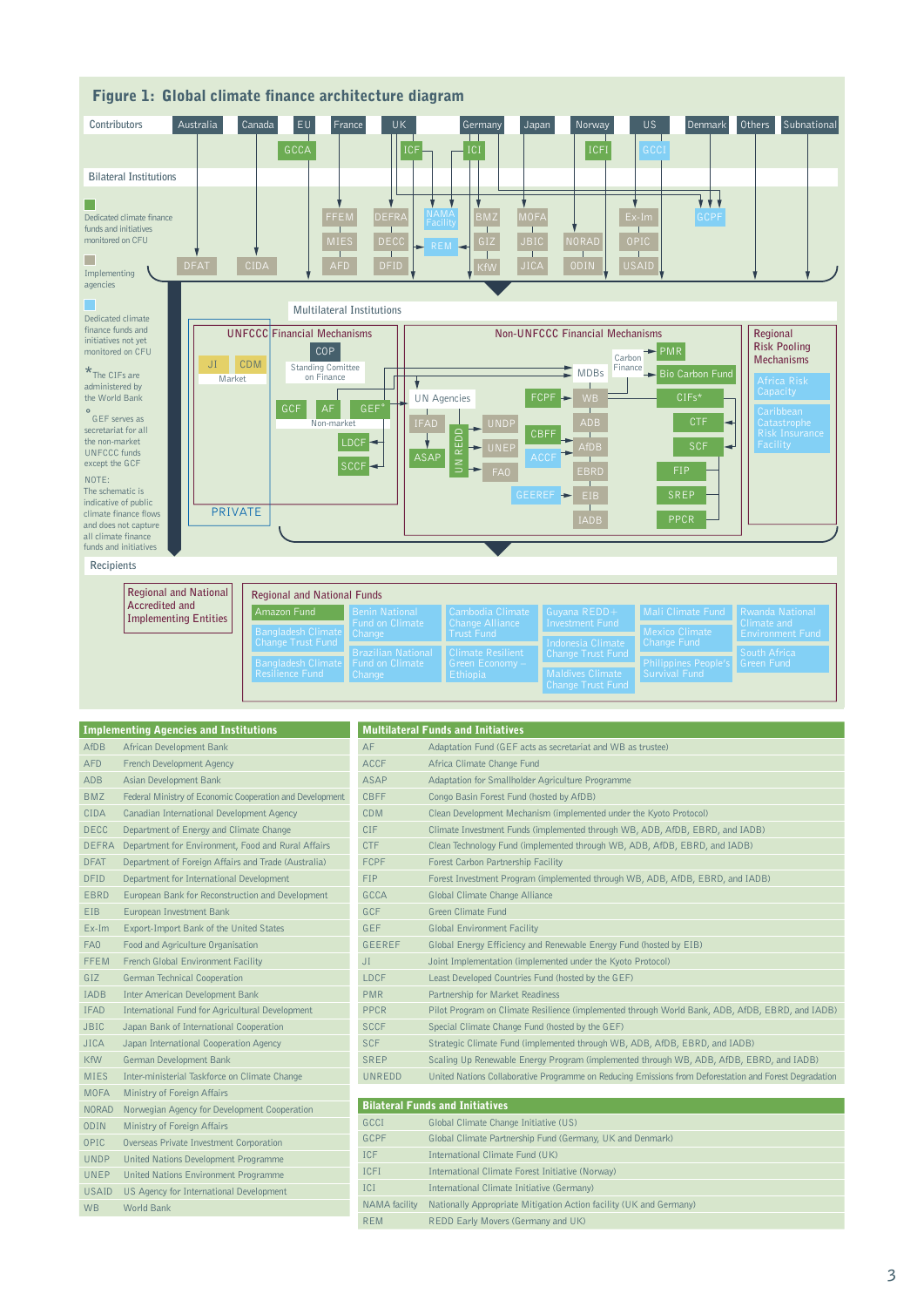### Figure 2: National Climate Fund Commitments



to that spent through climate funds and development finance institutions, including climate related ODA (CPI, 2015). A total of 26 billion in climate related ODA in 2014 was reported to the OECD DAC.

As of 2014, Germany's **International Climate Initiative** had approved USD 1.1 billion for a total of 377 mitigation, adaptation, REDD+ projects. The initiative is innovatively funded partly through sale of national tradable emission certificates, providing finance that is largely additional to existing development finance commitments.

The UK's **International Climate Fund** had a capitalisation of USD 5.95 billion in 2014, and has channelled a substantial share of ICF money through dedicated multilateral funds, including the CIFs and the GCF. Together with Germany, Denmark and the EC, the UK also contributes to the **NAMA Facility** that supports nationally appropriate mitigation actions (NAMAs) in developing countries and emerging economies that want to implement ambitious mitigation measures. Germany, the UK and Denmark also support the **Global Climate Partnership Fund (GCPF)**, managed by the German Federal Ministry for the Environment, Nature Conservation and Nuclear Safety (BMU) and KfW, that focuses on renewable energy and energy efficiency through public-private partnership. Germany and the UK also support the USD 141 million **REDD+ Early Movers Programme (REM)**.

Norway's **International Forest Climate Initiative** has pledged USD 3.48 billion through bilateral partnerships, multilateral channels and Civil Society. Sizeable pledges have been made for REDD+ activities in Brazil, Indonesia, Tanzania, and Guyana.

#### **Regional and national channels and climate change funds**

Several developing countries have established regional and national channels and funds with a variety of forms and functions, resourced through international finance and/or domestic budget

allocations and the domestic private sector. The **Indonesian Climate Change Trust Fund** was one of the first of these institutions to be established. Brazil's **Amazon Fund**, administered by the Brazilian National Development Bank (BNDES), is the largest national climate fund, with a commitment of more than USD 1 billion from Norway. There are also national climate change funds in Bangladesh, Benin, Cambodia, Ethiopia, Guyana, the Maldives, Mali, Mexico, the Philippines, Rwanda, and South Africa (Figure 2). Many more countries have proposed national climate funds in their climate change strategies and action plans. In many cases UNDP acted as the initial administrator of national funds, increasing donor trust that good fiduciary standards will be met, but many countries are now passing these tasks on to national institutions. Data on capitalisation of national climate change funds, however, is not consistently available.

National climate change funds attracted early interest. Largely because they were established with independent governance structures that met high levels of transparency and inclusiveness, they could channel finance to projects suited to national circumstances and that were aligned with national priorities. Working through coordinated national systems could also improve transaction efficiency. In practice, however, the impact of national trust funds on strengthening national ownership and coordination remains to be seen, and the sums of finance that these funds have raised are often modest. At the same time many developing countries are beginning to incorporate climate risk into their national fiscal frameworks, and monitoring climate related expenditure

The **Caribbean Catastrophic Risk Insurance Facility (CCRIF)** was established in 2007 through support of the World Bank and other development partners, but is now also funded by developing countries premiums. A 16 member-country risk pool, it offers parametric insurance. Similarly, the **African Risk Capacity (ARC)** centre offers a comparable model as a specialised agency of the African Union.